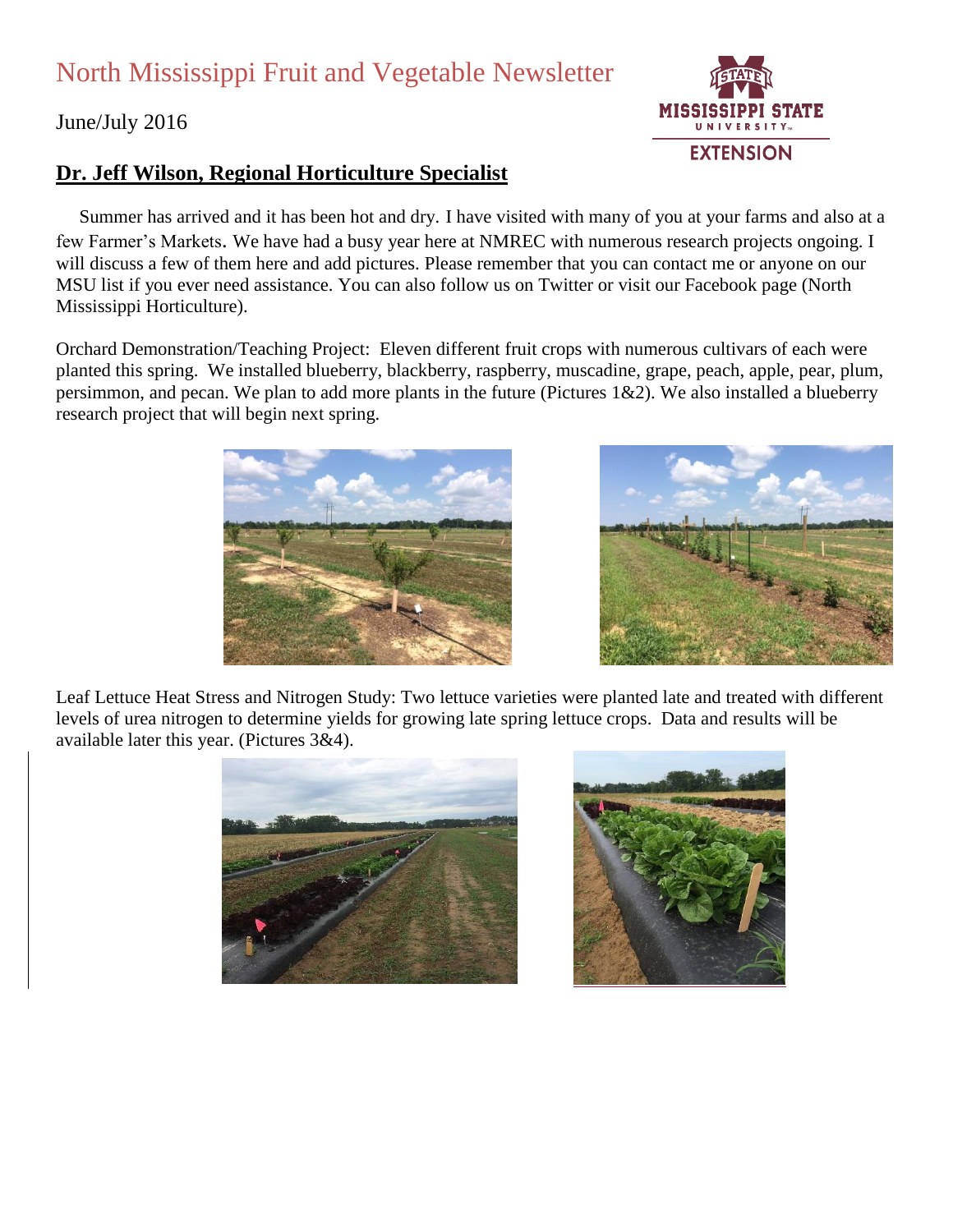Watermelon Frost Protection Study: Watermelons were planted and treated with 3 levels of frost protection blankets covering the rows. Melons were ready before July 4<sup>th</sup> in all treatments. Data and results will be available later this year. (Picture 5, 6 &7).



No-Till Cover Crop Study: Cover crops were grown during the winter and then crimped at our field day earlier this spring. Watermelon and Sweet Potato will be planted in late June. Data and results will be available later this year. (Picture 8&9).



There were also studies conducted on Strawberry and Kale varieties last fall and this spring (Picture 10&11). Results of these will be presented later this year or at next winter's conference.